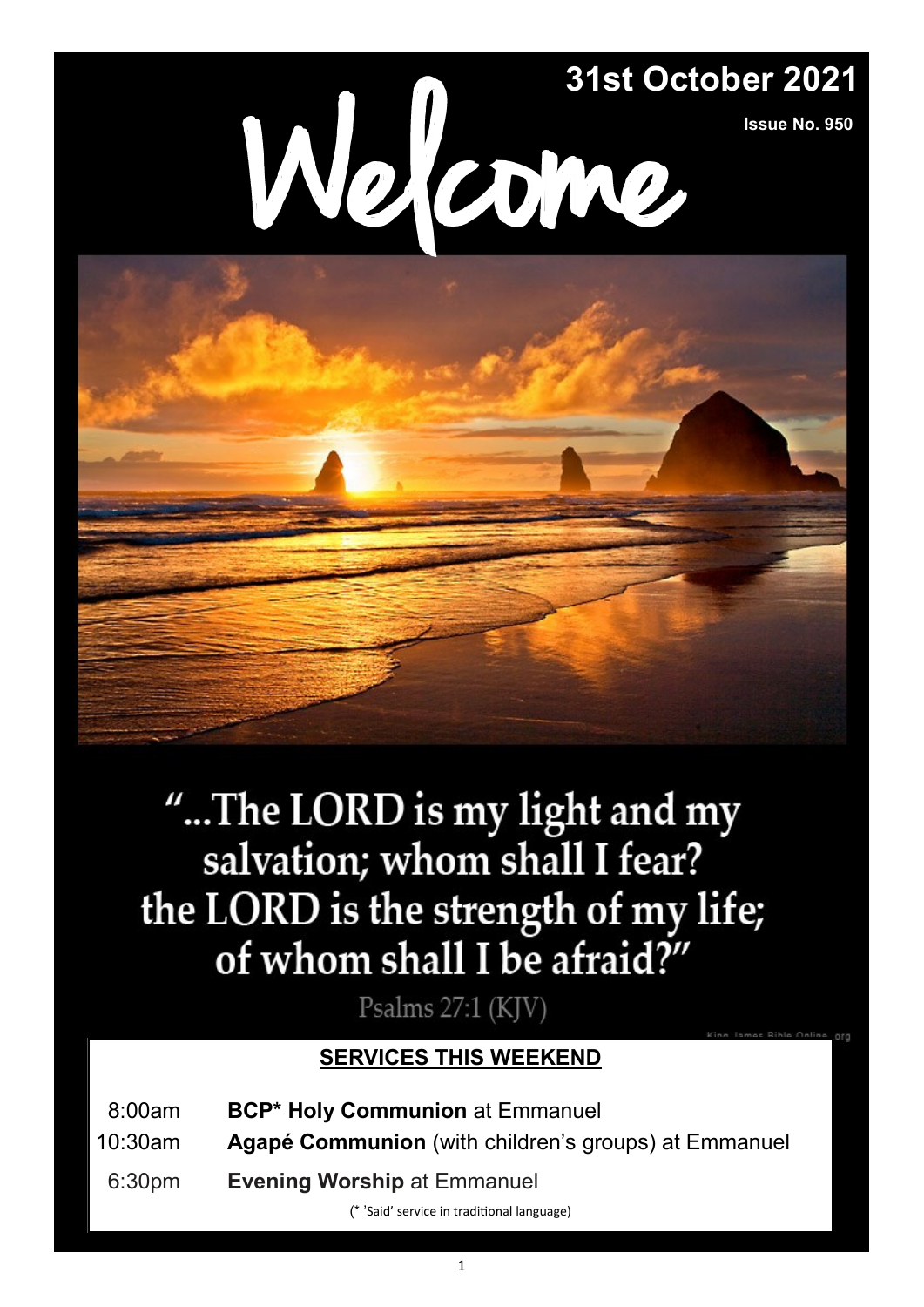# **WEBSITE LINK**

#### **<https://www.emmanuelplymouth.co.uk/>**

## **PARISH MAGAZINE**

New magazine out today **[NOV/DEC edition](https://emmanuelplymouth.co.uk/Publisher/File.aspx?ID=297095)** - this is our bi-monthly 64-page publication.

What you are reading is a 4-page weekly newsletter

*Bizarrely and commonly they are confused!!* 

The latest edition - out today - includes Remembrance, Christmas, Mission, Diocese, Photos and much, much more

#### **CHRISTMAS HAMPERS**

St Pauls are once again starting our Christmas Hamper appeal.

Our friends at Emmanuel made a terrific contribution last year. Hope we're not being too cheeky and asking again for your support.

The parcels will be delivered to families in Efford, Lipson and Laira with referrals being mostly made from the local schools.

Donations of food (e.g.Family size Christmas pudding, 2 lb. Tin of Gammon ham, Boxes of biscuits, Boxes of cheese biscuits, Tubs of chocolaes, Mince pies (12), Custard, Chocolate Yule log, Christmas cake, Pickled onions, Gravy granules, Box of Christmas crackers (12)) or cash to Barrie Bannister-Evans 2 Glenhurst Road or come along to St Paul's Larder on a Tuesday morning between 8.30am and 11am.

God Bless you all.

Jo Connett

#### **DIME** (our group for the ladies)

#### **Saturday 6th November, 11am**

In the back of church. The presence of Gillian Garlick has been very apparent on facebook, in church and at DIMES during the last year and at this meeting we can find out more as she will share her walk with Jesus.

### **RED BUCKET COLLECTIONS**

The proceeds from the collection in the red buckets recently amounted to £1100 (rounded up as usual).

This has been sent off to [www.vaccinaid.org](https://www.vaccinaid.org) - a UNICEF-sponsored organisation that is raising funds to get  $\overline{2}$  billion vaccines to countries around the world who are struggling to get enough help.

# **MAGAZINE LINK**

**<https://emmanuelplymouth.co.uk/Publisher/File.aspx?ID=297095>**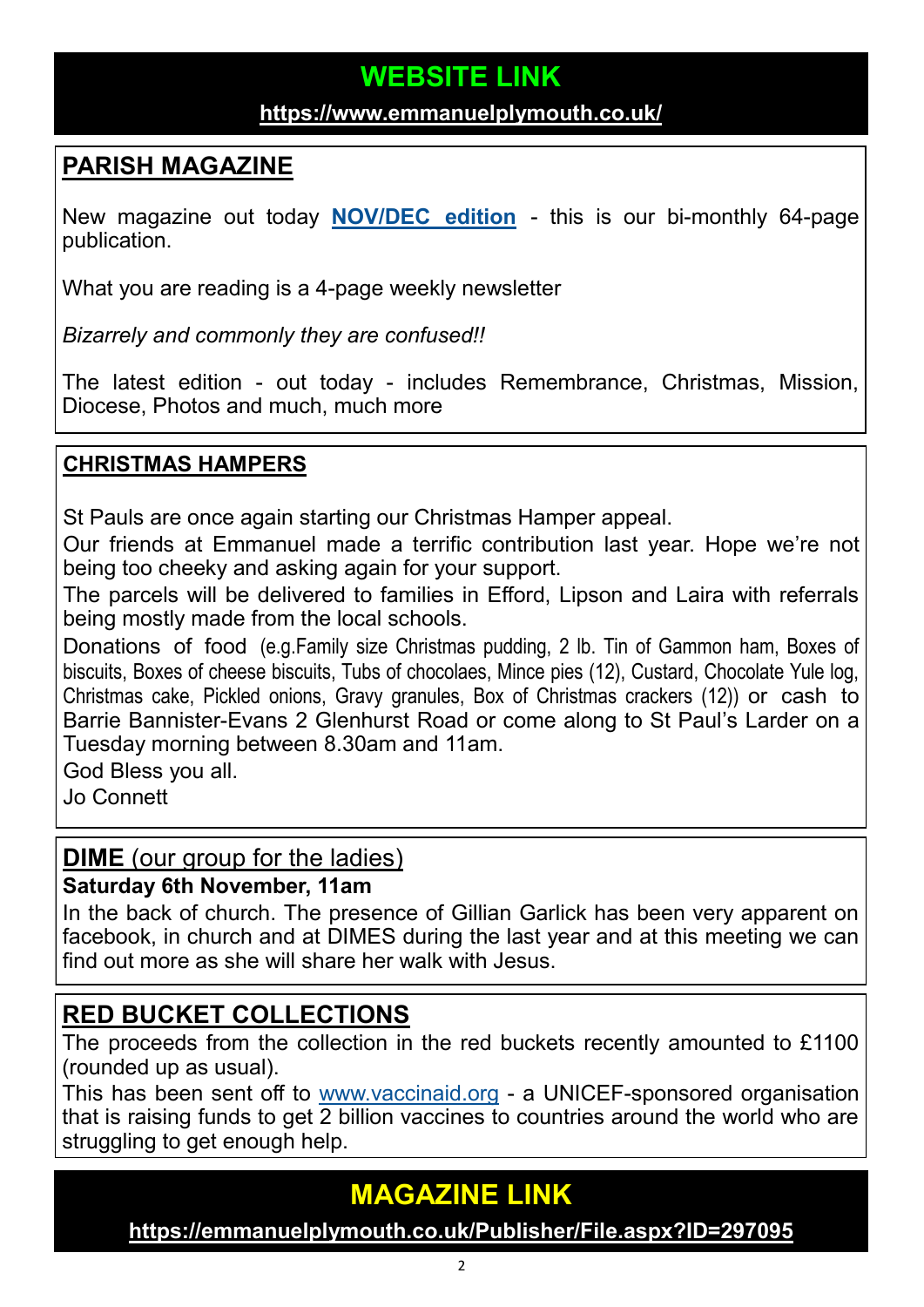# **YOU TUBE SUNDAY SERVICE STREAMING LINK**

**<https://www.youtube.com/channel/UCqTPdwPeUXD1TIFuG76xLfg>**

#### **UPDATE ON SERVING REFRESHMENTS**

All is going well but we are short of helpers.

There is no rota and it is being run on a more spontaneous basis.

In the mornings Don Parker is kindly setting up and serving in the Refreshments Corner. Coffee will be served separately from this Sunday.

If you are available to serve coffee on a particular Sunday morning, run the refreshment corner around the evening service or serve drinks on a Wednesday after Communion please tell Linda Wheeler. Generally milk will be provided

### **CLOCKS**

**Don't forget the clocks go back an hour on Saturday night**  (well 02.00 on Sunday morning really).

### **MISSION SUNDAY LUNCH**

#### **Mission Lunch next Sunday 7th November**

Our first lunch since before the pandemic. Please come and join us if you can. Sign up at the back of church or contact Linda Wheeler or Dominie Burns. There will be jacket potatoes, with ham and cheese and salads followed by apple crumbles with custard and clotted cream. All your donations will go to the work of Alison and David Tute with Wycliffe Bible Translators and there will be a chance to learn more about their work.If you would like to bring a salad or a crumble (dishes and recipes supplied) please sign up at the back of church.

# **HOME GROUPS**

We are re-launching our home groups, with 3 new ones planned, and a few gaps In the other 8. Home groups are Emmanuel Church in miniature, places to belong and grow, for exploring the Bible, sharing prayer, support and fun. This is a good time to join if you can. Contact Rev Robin Brown to discuss.

#### **SUNDAY LUNCH**

Everyone is welcome to sign up on the clipboard at the back of the church to enjoy a full Carvery meal with others from Emmanuel. Sign up for any Sunday you or your visitors are available! Get to know new people as well as strengthen old friendships. Let's be the 'body of Christ' to each other and encourage one another with ideas from the service or from our life experiences. We have been averaging 15-20 people every week. Cost is £6.50 adults/£3.25 for kids payable at the Raffles Social Club next to the large Mutley Plain Free Car park. For more information call Stephen Anderson 07847 357572

## **PARISH PRAYER MEETING**

**Our next meeting will be on November 3rd 7.30pm in the back of church**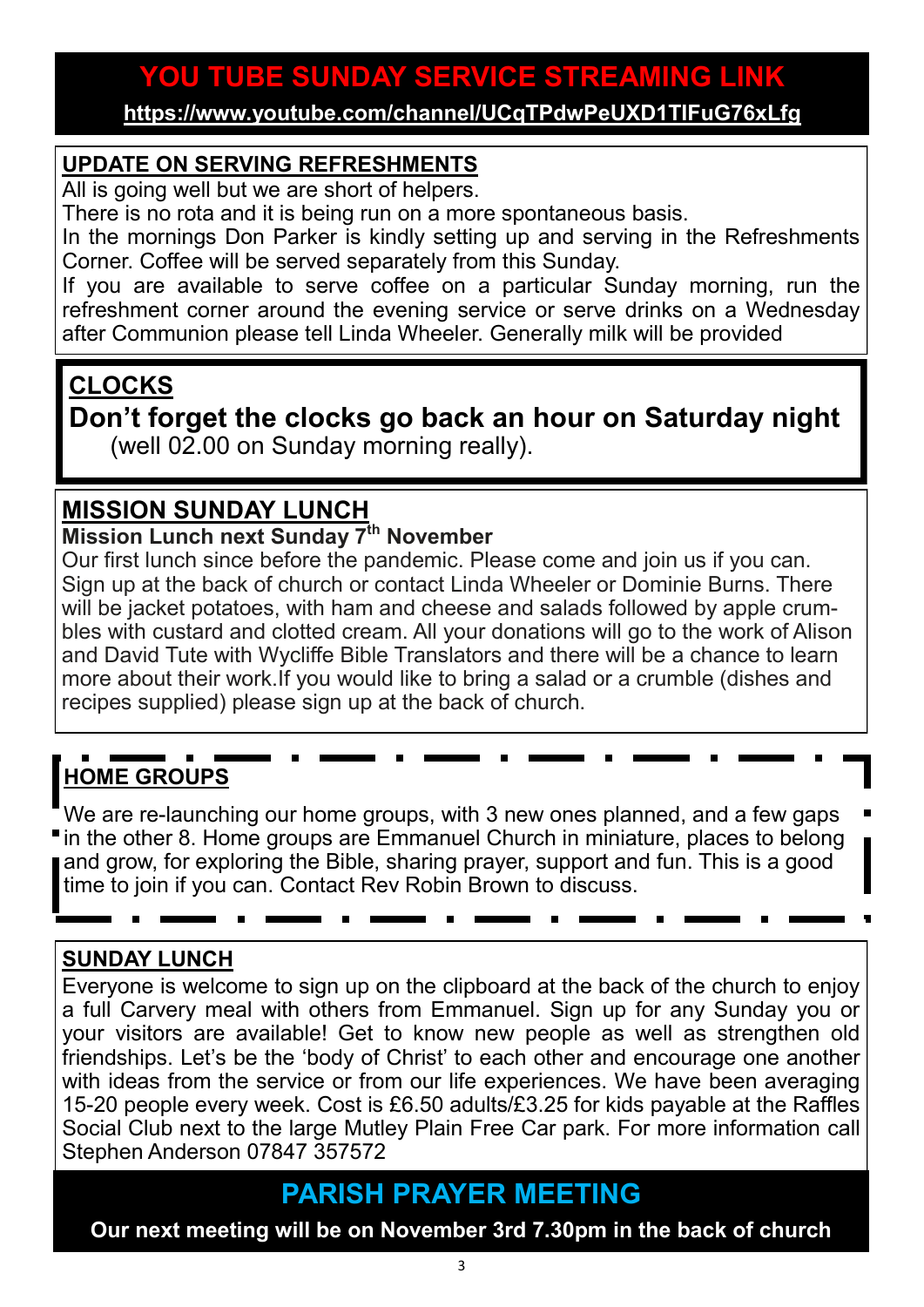| Climate change and our role in protecting the world which God has entrusted to us |                                                                                                                                                                                                                                                                 |
|-----------------------------------------------------------------------------------|-----------------------------------------------------------------------------------------------------------------------------------------------------------------------------------------------------------------------------------------------------------------|
| <b>SUN</b>                                                                        | Creator God we praise and thank you for the wonderful world you have<br>entrusted to us, for the perfect symmetry of nature and every finely<br>tuned detail which displays your greatness, love and power.                                                     |
| <b>MON</b>                                                                        | Forgive us Lord for the way in which we have taken earth for granted.<br>We have allowed ourselves to be swept along with the majority, taking<br>the easy, more comfortable route even when we know this may damage<br>the treasures you have entrusted to us. |
| TUE                                                                               | Give us courage to change. Give us boldness to declare that change<br>and even challenge others.                                                                                                                                                                |
| WED                                                                               | Convict of us of the areas of our lives which we need to revisit to honour<br>you and benefit your creation then help and strengthen us to act.                                                                                                                 |
| HU.                                                                               | Thank you for those who do fight for change and challenge those in<br>positions of power and privilege. Help us to support them.                                                                                                                                |
| FRI                                                                               | We pray for those whose lives are already being impacted by climate<br>change, those suffering flood or drought and whose livelihoods and very<br>existence is threatened. Show us how to help them.                                                            |
| <b>SAT</b>                                                                        | Pour out your wisdom on our leaders and those in positions of power.<br>Help them to have the courage to make difficult choices, help them to<br>come together in unity for the good of our planet.                                                             |
| <b>THESE PRAYERS WERE PROVIDED BY: Denise O'Leary</b>                             |                                                                                                                                                                                                                                                                 |

# **CONTACT DETAILS Tel: 01752 260317**

**Email: office@emmanuelplymouth.co.uk Facebook: Emmanuel with St Pauls PUBLICATION DEADLINE: 6pm MONDAYS**